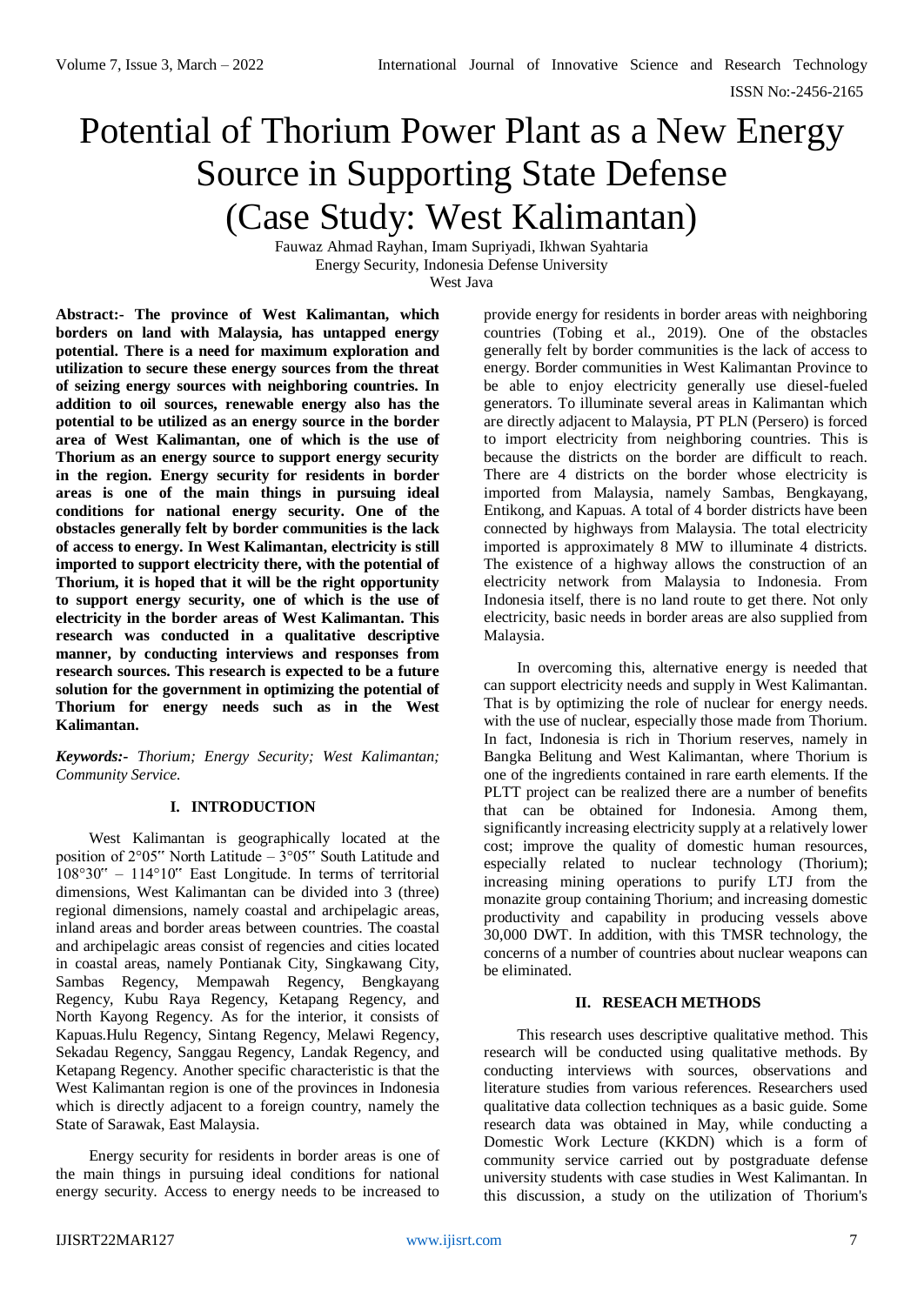potential in increasing energy security in the West Kalimantan region will be discussed.

## **III. RESULT AND DISCUSSION**

Thorium is an electropositive actinide dominated by the +4 oxidation state; This element is quite reactive and can ignite in air in the state of a fine powder. Together with the element uranium, thorium is a primordial element that is thought to have formed with the formation of the universe. Thorium is found in the earth's crust with an estimated content of three times greater than uranium. Recent data show that in Indonesia the potential content of thorium is estimated at 210,000 - 270,000 tons stored in Bangka, West Kalimantan and West Sulawesi. some circles of nuclear energy activists raised the discourse of using thorium fuel as fuel for PLTT (Thorium Power Plant). The main reason for using thorium is that it is more environmentally friendly and its reserves are quite abundant in Indonesia so that it can reduce the cost of electricity production (Batan, 2019).



Picture 1: Uranium and Thorium supply cycle for nuclear power plants through an enrichment process (without reprocessing).

Source: Batan, 2019



Picture *2:* Uranium and Thorium supply cycle for nuclear power plants through an enrichment process (without reprocessing).

Source: Batan, 2019

- Until 2021, the West Kalimantan electricity system will be supplied by the Sarawak Electricity Supply Corporation (SESCO), a subsidiary of Sarawak Energy Berhad, the Malaysian state electricity company through the Equator system, because the domestic electricity supply is unable to meet the needs at the border. PLN is very ready to build nuclear or PLTT, but needs to consider many things to include it in the RUPTL. If the PLTT production produces only 100-200 MW of electricity, it can be directly placed in areas around the site, but if the capacity is up to 1000MW, then PLN is not ready because the demand from the industrial sector has not been developed. If PLN is appointed, it will build a power plant and workforce system with reliable human resources from within the country. However, if it is built by an IPP or the private sector, the relationship with PLN is only limited to buying and selling.
- PLTT is the authority of the central government and local governments only support through RUED and RUKD to support the RUEN that has been made by the central government and encourage the use of uranium and thorium as generators. In addition, the government has also conducted a National Research Program (PRN) for commercial scale nuclear power plants in West Kalimantan, which is planned for the 2020-2024 period by involving BAPPENAS, Kemenristekdikti and BATAN. Strategy for accelerating the utilization and development of nuclear power plants in West Kalimantan by encouraging the government's commitment to "Go Nuclear", realizing energy independence and reducing greenhouse gases, seeking political support from the DPR RI, increasing the capacity and quality of regional human resources by sending the best sons and daughters to STTN Yogyakarta, and requires strengthening and active participation of stakeholders in the decision process to build a nuclear power plant: NEPIO (Nuclear Energy Program Implementation Organization).
- The DPRD of West Kalimantan Province has drafted a Regional Regulation on the General Plan of Regional Energy (RUED) of West Kalimantan Province for 2020- 2050 to support the national energy policy in order to realize energy sovereignty which is regulated by the Provincial Government of West Kalimantan. In the RUED, the West Kalimantan government plans a 35,000 MW program by bridging the Central Government with the community regarding land acquisition and granting business permits and has included a plan for a Nuclear Power Plant (PLTN) as one of the energy sources that in the future is expected to support energy availability in Kalimantan. West Kalimantan is currently still in deficit and in the future its demand will continue to grow to 3,783 MW in 2027. The West Kalimantan government's determination to include nuclear power plants in the 2020- 2025 RUED is based on the large uranium and thorium potential in West Kalimantan and a feasibility study for the nuclear power plant site has been carried out. several potential site candidates, namely from the 9 names of potential site locations agreed on on May 2, 2019 at the Focus Group Discussion Determination of Candidates for Nuclear Power Plant Sites in West Kalimantan, namely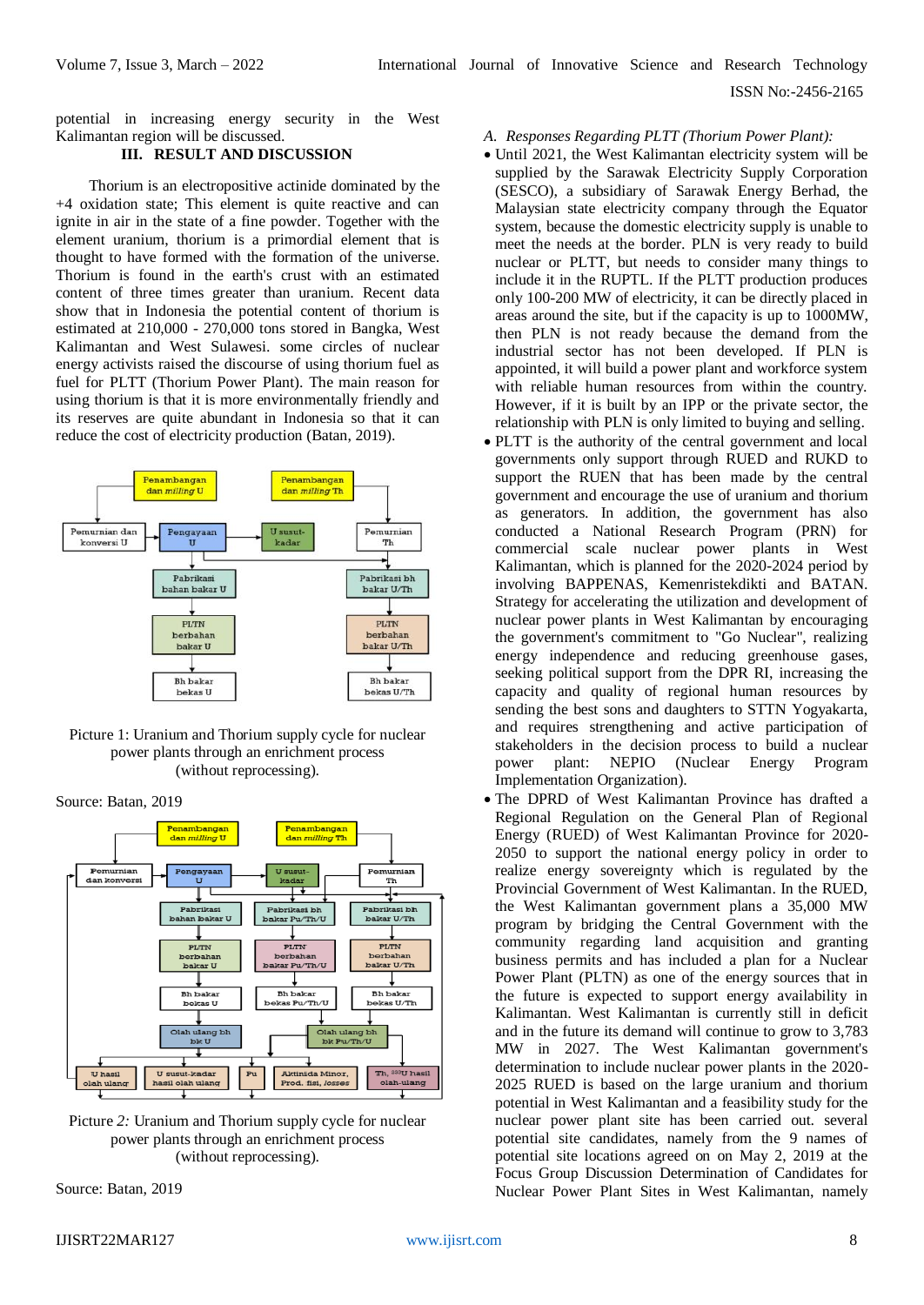Gosong Beach, Sungai Raya Village, Sungai Raya Islands District, Bengkayang Regency and Parit Baru Village, Salatiga District, Sambas Regency. The challenges in developing Thorium include educating the public and the quality of Human Resources.

- From the research related to the community acceptance survey that has been carried out, it shows that the community openly accepts the nuclear power plant development plan on the condition that the development must be able to prosper them. However, this acceptance is not accompanied by good knowledge of nuclear power plants. Not only the general public who do not have good knowledge about nuclear power plants but also officials there. In addition, there is no commitment or support from the central government that really supports the development of nuclear power plants in West Kalimantan. Therefore, several strategies can be used to support the realization of the development and construction of nuclear power plants in West Kalimantan, namely by encouraging the central government, especially the DPR to immediately issue policies that strengthen Indonesia's national position regarding nuclear by providing data on research results related to nuclear power plants that have been carried out in Indonesia. West Kalimantan. In addition, it is necessary to communicate deliberation, especially to community leaders who come from non-formal channels and the general public, which can be done directly or through the mass media to educate and build a common perception regarding the negative and positive impacts of nuclear so that public knowledge is not unequal, only the negative side of nuclear.
- The characteristics of the people of West Kalimantan, which consist of various ethnicities and religions, are very open or have a high tolerance for new things that enter their area. But they have a deep enough trauma to the government because of injustice. Their customary forests have been destroyed, uneven development and whatever forms of industry or development that have been entered so far have not brought them prosperity. The forest for them is their home as well as their field as well as their source of life. They are very open to the development of nuclear power plants but they emphasize that the development of nuclear power plants must pay attention to forest sustainability, community welfare and justice both economically, socially and culturally. It is also hoped that the nuclear power plant development plan will be socialized with traditional, religious and other leaders because the community has more trust in traditional, religious, etc. leaders than the government.



Picture 3: NPP Support Survey in Indonesia

#### Source: Batan, 2019

Meanwhile, based on the nuclear power plant survey conducted by BATAN, it is known that the West Kalimantan population strongly supports the establishment of nuclear power plants in their area. It is known that the reason the people of West Kalimantan support the establishment of a nuclear power plant is because the community does not want to depend on imports of electricity from Malaysia, and with the establishment of a nuclear power plant it is expected to improve the quality of electricity in Indonesia. Nuclear Power Plant as a generator that is not intermittent and environmentally friendly so that it can support Indonesia's energy fulfillment in the future, the Paris agreement and the achievement of the NRE mix target of 23% in 2030 and 31% in 2050. Nuclear Power Plants are like renewable energy that is able to support Indonesia's energy fulfillment. Renewable energy sources that are classified as baseload, such as nuclear power plants, are only hydropower and geothermal power plants. Geothermal, which is predicted by Indonesia to have the largest reserves in the world, has not yet been optimally developed as a generator or is still very small and the technology continues to be developed. Meanwhile, nuclear technology has developed from decades ago and has many proven technologies. So, Indonesia should not have to worry about using nuclear power plants. According to the author, nuclear power plants are also needed in Indonesia as well as renewable energy because to reduce energy dependence (base load) on one source. In addition, it is evident that now energy-rich countries such as the United Arab Emirates have now begun to develop nuclear weapons in their countries. The United Arab Emirates has started operating nuclear power plants since August 2020 with a total of 4x1400 MW power plants built and nuclear power plants will contribute 25% of the country's energy.

### **IV. CONCLUSIONS AND SUGGESTION**

West Kalimantan is a province that has abundant natural resources. One of them is the potency of Thorium. Thus, there needs to be an optimal use in developing the role of Thorium energy as an alternative energy in supporting the supply of electrical energy in Indonesia and reducing electricity imports which are still ongoing in West Kalimantan. The use of Thorium as an energy source has many benefits such as being environmentally friendly, supporting the Net Zero Emission (NZE) policy, supporting energy security and reducing imports. By using PLTT as a raw material for energy development, Indonesia can reduce